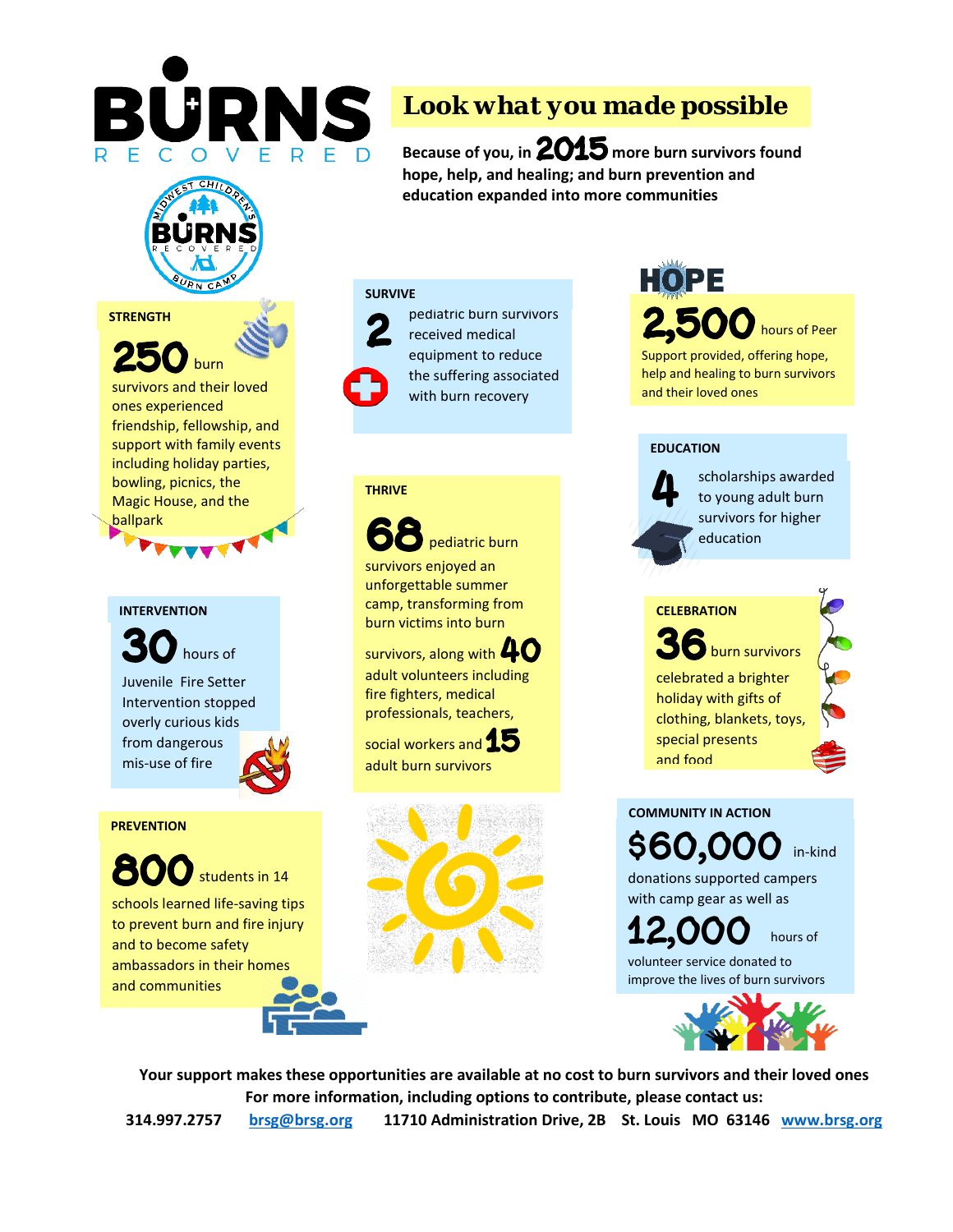



## MISSION STATEMENT

The mission of Burns Recovered\*is to assist burn survivors in their recovery, support medical facilities in the care of burns in Missouri and educate the public in burn awareness and prevention.

### PROGRAM ACCOMPLISHMENTS

Burns Recovered, in keeping with our mission, continued to provide many services to burn survivors and the community at large in 2015.

- $\hat{\cdot}$  Peer support was provided more than 2,500 instances, including burn survivors and their families, both inpatient and out-patient.
- Monthly support group meetings continue at Mercy Hospital in St. Louis and University Hospital in Columbia.
- Created a new full-time position: Peer Support and Education Director. This Masters Level Professional, with his unique combination of professional training and clinical experience, as well as his own burn survival experience, provides compassionate encouragement and professional intervention for burn survivors as well as offering community education for the prevention of burn injuries.
- Midwest\* Children's Burn Camp provided a life-changing camping opportunity to 68 burn-injured children who came together for a week of "Friends, Fun & Memories". 19% of the children attended MCBC for the first time. Children were transported to the Lake of the Ozarks from throughout Missouri and the Midwest for a week-long adventure. This special experience could not happen without the volunteer counselors and the many other individuals who help make this opportunity a reality. There were 3 CIT's (Counselor-In-Training); CIT's are previous campers and will be eligible to be counselors. MCBC could not have happened without the staff of 40 adult volunteers who donate their time, energy, and talent; volunteers included Fire Fighters, Paramedics, EMT's, Nurses, Teachers, Therapists, a Pilot, and many others.
- $\cdot \cdot$  Two (2) burn survivors were provided pressure garments.
- $\bullet$  The Holiday Family Support program made the holiday season brighter for 24 people in the 12 burn survivor families adopted by BRSG. Gifts of clothing, food and other needed essentials were given to these families in financial need.
- The Youth Fire Prevention Team provided fire safety awareness/education to more than 15 children who demonstrated inappropriate interest in fire; parents/care-givers also attended along with their child. The juvenile fire setter intervention program gives direction and help to children and their parents to prevent fire injuries and destruction.